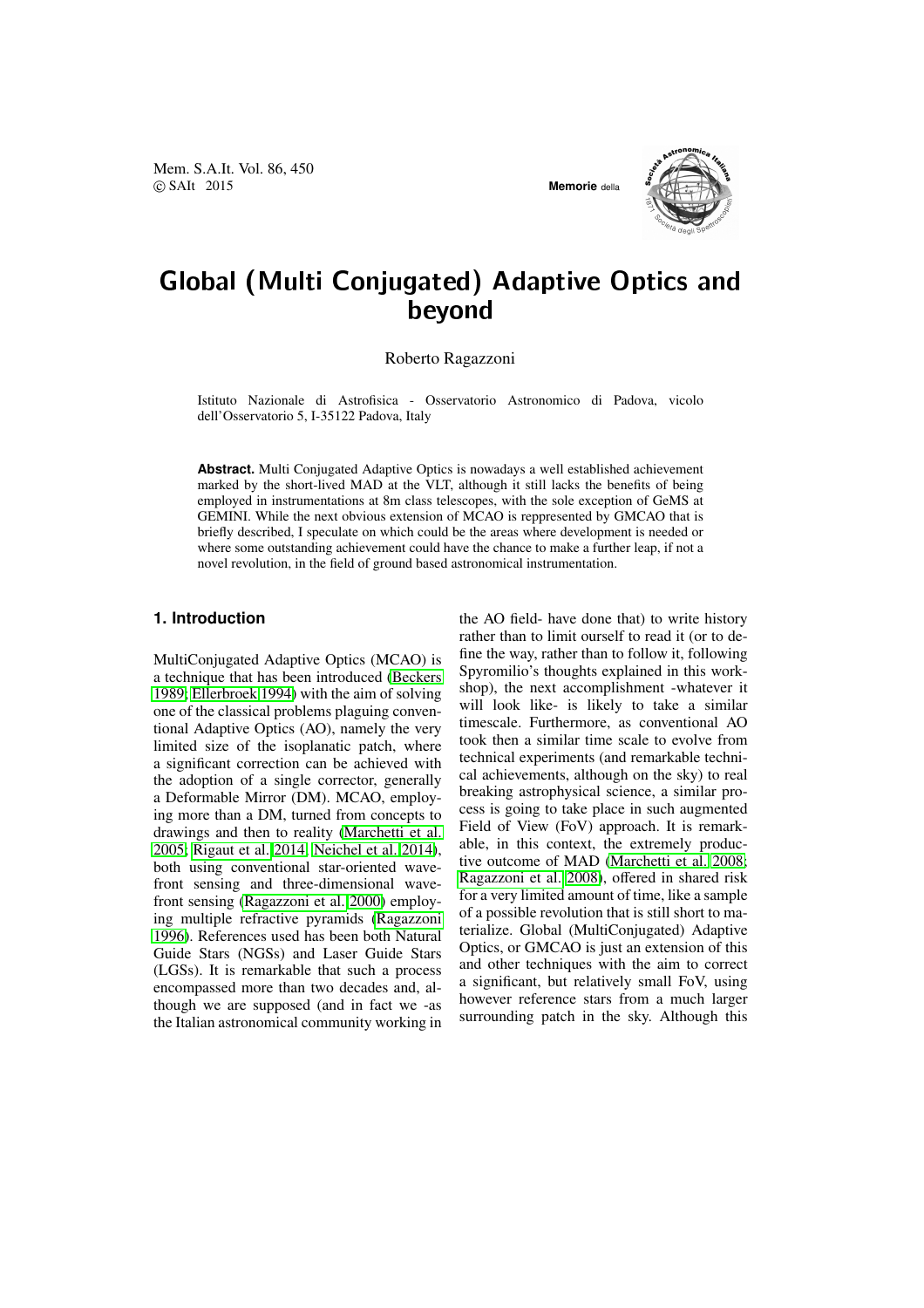is the proper technical definition, the strategic aim behind should be similarly clear, that is to attain a significant sky coverage with significant performances without the need for LGSs, ruling out the drawbacks in terms of cost, complexity and operability linked to the latter.

## **2. GMCAO state of the art**

The basic idea behind GMCAO is that achieving a certain performance over a defined FoV will require more and more DMs as the corrected FoV gets larger. Once the effect of a DM are in some way "applied" to the WFS, these will "see" a compensated turbulence and the whole system will obey to the normal MCAO rules, while of course the correction is not actually being applied. This led to two concepts:

- The Virtual Deformable Mirrors, that are basically numerical realizations of what a physical DM should apply, and to apply this WF deformation to the outcome of the WFS. This however will lead the WFS not to work anymore around zero, not to be strictly in closed loop.
- This led to the introduction of the Very Linear (VL) WFS that is essentially some locally closed loop system that works only to the reference NGS taken into consideration. The dynamic range of the VL-AO is then dictated by the stroke of the employed local DM, and the sensitivity of the AO system is the one defined by the closed loop operation (so that, for instance, the well known gain of the Pyramid WFS in closed loop is retained (Ragazzoni & Farinato 1999).

The combination of these two concepts allow to describe a GMCAO system with the well known simulati[on techniques](#page-3-0) (Ar[cidiacono et a](#page-3-0)l. 2004) used for the conventional MCAO approach. While GMCAO performances are described elsewhere we recently focussed on some astrophysical quantities that could be retrieved by such a sys[tem. Morphology of Gala](#page-3-0)xy cluster is one of the possible examples and work is being carried out through somehow detailed end-to-end simulations prodcuing synthetic frames as they would be collected by a GMCAO assisted E-ELT and assessing morphology statistics to evaluate the perturbation due to the imperfect AO correction.

### **3. What is beyond?**

Future prediction is historically -and will remain forever- a difficult and mined field. So, while it would be pathetic to predict the future other than the two obvious and self-referencing contradicting statements (namely the first being "future will evolve much faster than any prediction" and the second being just the opposite statement) that turn out in retrospective to be always true to some extent (a very contorted way to say that predictions was wrong) I will try to point out four areas in which development could come (and in some I believe it will...) and that, if such a significant progress will happen, the probability that this would lead to a further deep change in the way we perform astronomical observations from the ground can be at hands.

## 3.1. Toward the ultimate wavefront sensing sensitivity

Do we actually reached the ultimate in terms of sensitivity of wavefront sensing? This parameter will define capabilities of AO systems in future, even when LGSs assisted, given the amount of efforts per return photons that has been well understood in the last times. On the NGS side there is plenty of proof that current WaveFront sensing does reach the optimum using constraints like the Heisenberg uncertainty principle, a notion that should lead us to think we are already very close to the ultimate limit. On one hand detectors with strictly zero Read Out Noise (RON) and no augmentation of Poissonian photon shot noise are getting closer, but we are still not there. A number of superconductive detectors that could become reality in the next decade and that promise to offer inherent spectral capability are still unemployed in WaveFront Sensing. Furthermore there are indications in other fields, especially in experimental quantum mechanics using just conventional light's photons, that there are ar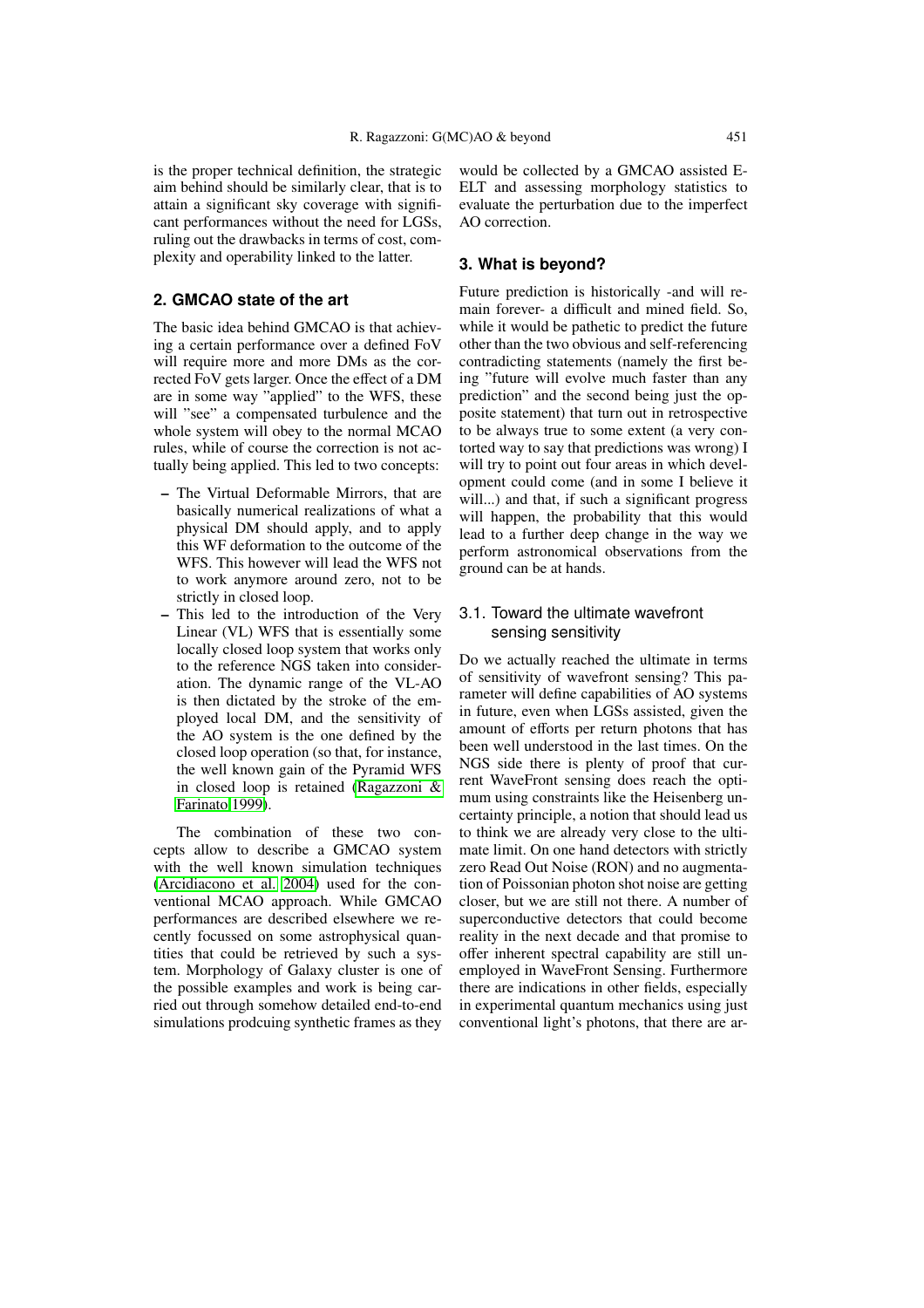eas where some research is doable. As we can "see" objects without actually having light hitting it (or, better, with such an amount of light vanishing toward zero) why should not it be possible to use the same concepts in order to make a giant (or just significant) leap in the ratio between photons required and information collected? So far the achievements obtained in recent times did not attack such a point, but just redistribute photons in a much smarter way. On the LGSs side the realm of possible actions is even larger. LGSs are so much different from point sources that rarely this has been used as a resource rather than a problem to overcome "massaging" data obtained in conventional way. The short lived era of z-invariant class of wavefront sensing is an example that still lacks to be completely explored.

## 3.2. Exploring the  $S \approx 1$  era

If you look at any AO paper in the pre-XAO (or if you want in the pre-"pyramid fully achieved" ) era you will note that a reasonably good Strehl was of the order of  $S = 0.3$ . Furthermore, very often sky coverage is defined as the conditions allowing to achieve at least half of the full performance AO. In this case this would translate to a minimum achieved  $S \approx 0.15$  that, just less than a decade ago, was regarded as a good and significant compensation of the turbulent atmosphere. While this has some meaning and will likely still have it in the ELTs era (the ratio of the peak to the halo becoming more and more strong with larger  $D/r_0$ ) nowadays Strehls approaching the unity becomes conventional figure, not necessarily involving sophisticated exoplanetary instrumentation. Are we missing some ideas, concepts, or modes of operations assuming as paradigma that Strehl approaching the unity are routinely possible? The obvious example is represented by Wavefront Sensing that are plagues by wrap around effect, or that are based inherently on the amount of light falling in the central blob of the diffraction limited PSF, like several interferometric systems and the Smartt concept. Should we just revisit them reconsidering systems that have been discarded, or just labelled as unpopular, because getting a one order of magnitude smaller Strehl than the ultimate one was just requiring such vigorous achievement leaving these devices in the realm of academic ones, or should we explore in a much wider way in order to figure out if there are new, totally unexplored, ways or concepts that should take advantage of such a regime?

## 3.3. Engineering the PSF

For a combination of practical and fundamental reasons (galaxies at large z never shrink below a certain angular size), a PSF in which most of the energy is confined to a region of the order of 0.1arcsec (much smaller than tha average seeing, but also significantly larger than the diffraction limit of any next generation Extremely Large Telescope) would lead to a number of applications, especially in spectroscopy. Of course an obvious way to reach such a goal is to deploy a fully performant AO system and then to degrade artificially the PSF in order to match the requirement. This would be very inefficient way to achieve such a result. Partial AO is much less demanding both from the technical (number of actuators, size of the fast detector employed for the wavefront sensing) and fundamental (brightness of the reference, angular distance from the target, etc.) point of view. An AO approach in which a kind of partial AO, especially if this would translates into a much simpler apparatus able to work with relatively faint reference stars, leads to a sort of degraded PSF in a way that can be artificially engineered, would translates into a sort of "must" for AO assisted spectroscopy, at least in the extragalactic field. While we should recall that for 8m class telescopes the gain cannot be too much, for the ELTs there is no fundamental reason why such a concept could not exists. In principle some kind of WFS able to sense directly modes (these do exist) focusing on high order ones rather than to the low order, could suffice to the problem, but we are still missing a sort of practical way to achieve such a result in a more simple, direct and effective manner.